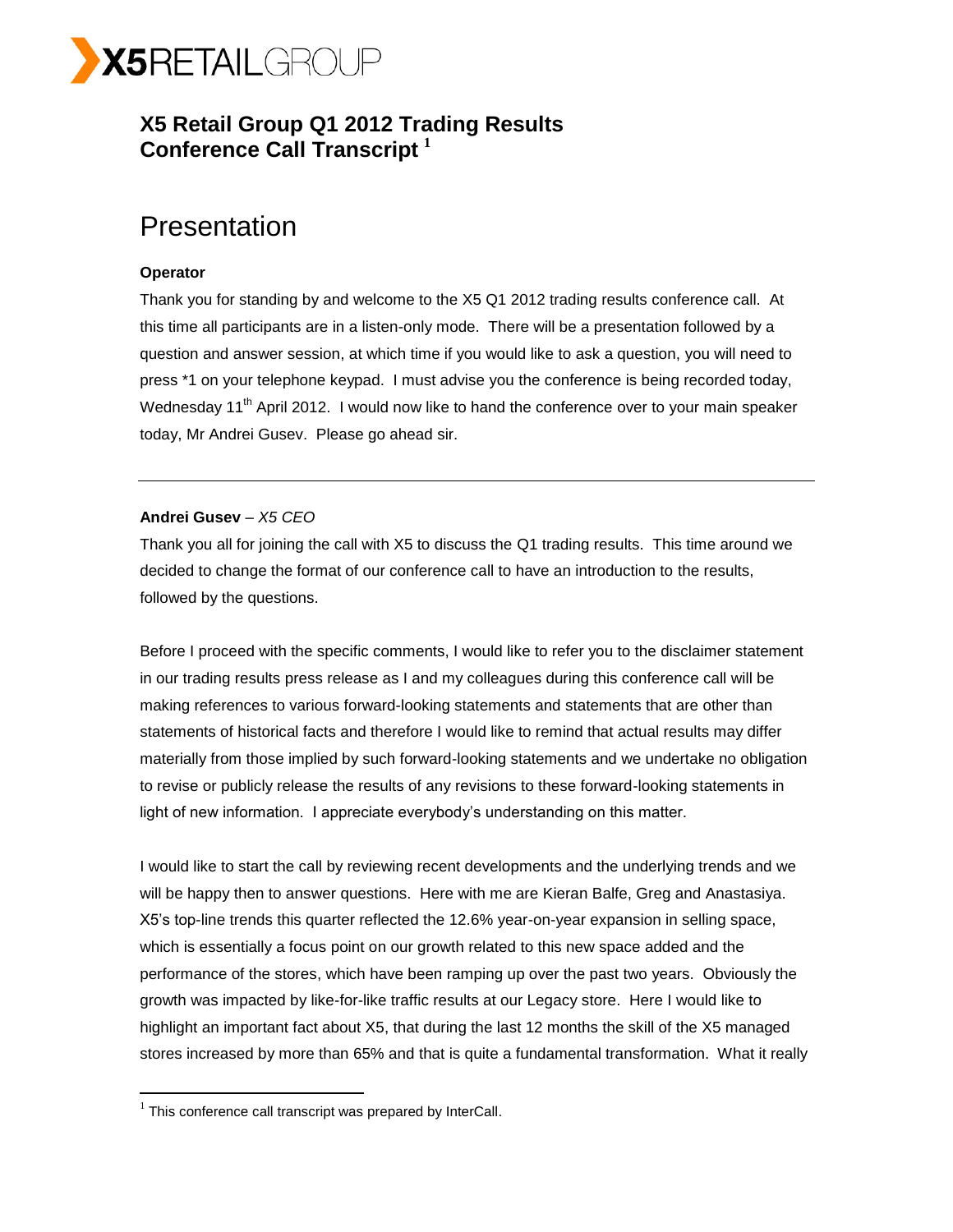means is that from April 1, the Kopeyka stores that were historically managed by the Kopeyka team were passing to the X5 team and what it means is that X5 was continuing to open many more stores. That, in itself, was a transforming event where subsequently X5 embarked on a transformation, organising itself differently and organising itself (as I spoke last time) around formats that are even more customer-focused and that brought, in itself, the changes in the management team. We are in the process of kind of completing this transformation to handle the speed and the magnitude of that growth that occurred last year and therefore we are seeing quite positive developments that give me confidence that, despite the Q1 results, our strategy is on the right track.

So let me speak about them in more detail. Firstly customer visits, as you may see from our press relief, the traffic was 450 million visits. That's up 7% year-on-year. However, we note that customers are responding very well to our promo and ad campaigns which started very recently. The campaign on discounter has started early April. The campaign on supermarkets started mid-April and therefore we see that, with that activity and where there is other activities that we will put in place, the total traffic increased March-on-March 14%, which is about 40% higher than the format's year-on-year increase in Q1. I will have more to say about what we do in our ad campaigns but I want to say that we are quite excited by the initial reaction to our activities. What I would like to say here is that our average ticket in the format remained stable year-on-year even though we have quite significantly increased our promo and what follows out of that is that our margins are a testament to our ability to effectively manage costs in a situation of difficult sale densities.

Secondly, we are clearly benefiting from the new stores and additional space that we added over the last two years and we see that sales are ramping up in these stores, they mature and their contribution to Q1 sales growth was over 8%. We see that, as we accelerate our growth in Q1, that was probably the lowest growth for us in terms of space added. This would become more of a factor in the Q2, Q3 and Q4 of this year. In addition, I would like to say that, in reference to Kopeyka sales, as you may recall, we were referring to the sales growth of stores that were integrated early in the process. Now we see that Kopeyka overall, including the stores integrated late in the last year, are delivering quite solid growth of 20% as we speak and we see that that particular growth is the one that we see is quite healthy.

Speaking of the rest of the year, we are quite determined to increase the pace of the new store openings and we believe that 2012 was off to quite a great start. Obviously, last year we added during the same quarter 76 new stores. We almost doubled the addition this quarter and it was quite a big extension in terms of selling space. When I would speak about the customer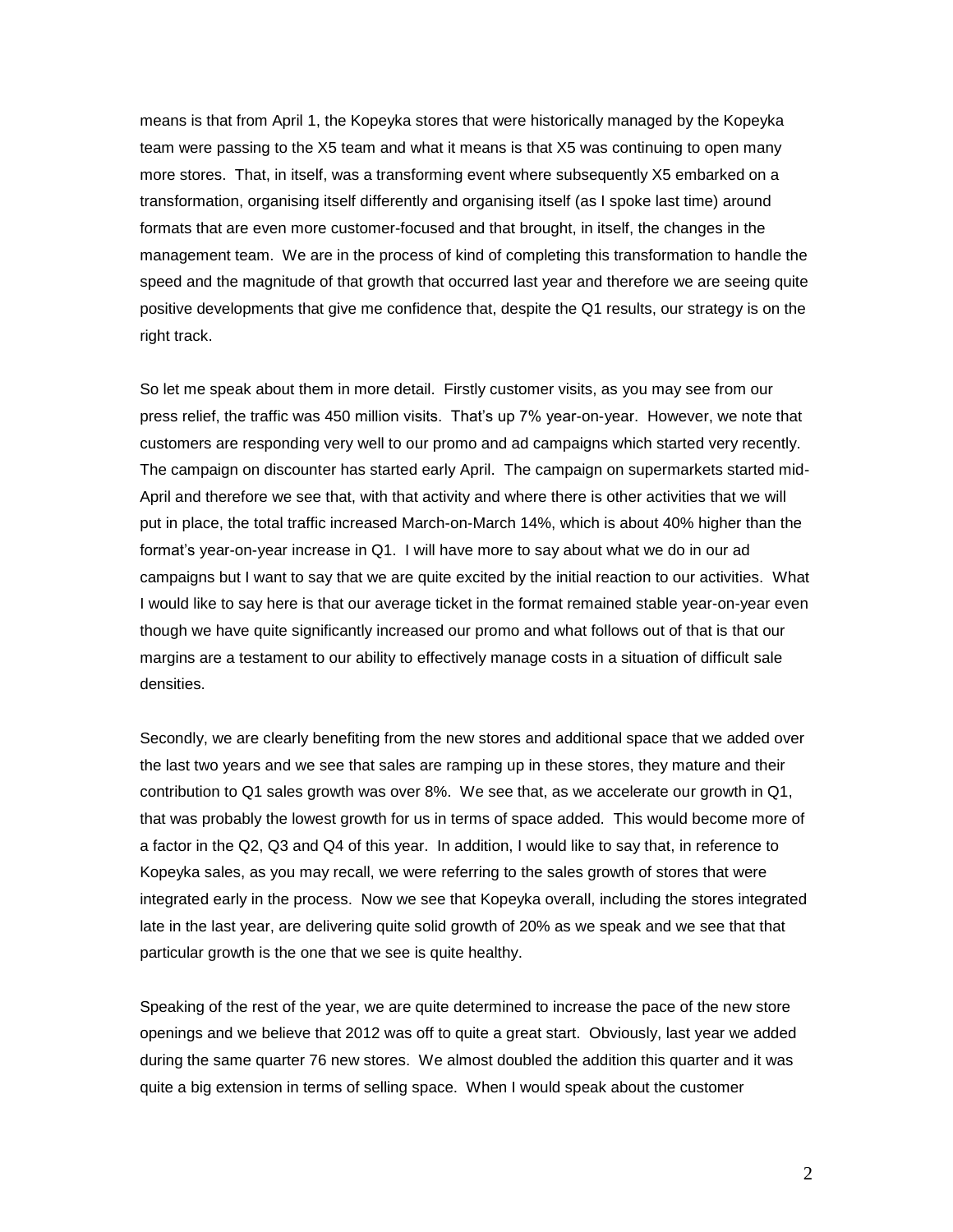response to the rebranded stores and the services that we have implemented, both in Moscow and the regions, I would like to note here that there is an issue of traffic migration from older to the newer stores and I will speak about it a bit later.

As I mentioned earlier, we are embarking on a new campaign to upgrade the quality of X5 customer relations and advertising programme through TV and print advertising as well as service-focused initiatives in our format. At the Perekrestok chain in the middle of March we have launched a new customer promo. The promo is titled "We love you, we hear you and we care about you" but what is more important is it's not just a promo but this will allow customers to provide direct feedback in our stores on various issues, ranging from assortment to price to shopping experience and general suggestions for improvement, and there will be dedicated personnel in each store inviting for the feedback. There would be dedicated hours for the store director and we believe that this is a great way to hear from the customers and improve.

In the sub-discounter format, we are proceeding with what we call internally "red button" service and under this programme we instal red buttons at our check-outs that our customers or cashiers can use to signal for additional help or if the line is too long, another person will show up to take care of that customer. We have rolled this out in Q1 in 65% of our stores and we believe that we will be equipping all of the stores with that service by the end of summer. We are airing the new TV commercial board for the supermarkets and for the discounter formats, which are quite connected with the activity we do inside the store and we already received quite a positive response from the customers. Our hypermarket chain is launching a new leaflet with top promotions and we will do this on a weekly basis, much more often that we did before.

You may have tried or saw the new service that we launched on the internet sales offering which we call "E5.ru". Basically, this is the reincarnation of our previous activities on the internet, however with a different spin whereby the customer can pick up an ordered product at any of our Perekrestok stores in Moscow and the customer can select from 300,000 items (electronics, books, audio, video, household appliances, whatever) and we believe this is a nice extension to our activities and is bringing additional traffic to the supermarkets. Depending on the success of this service, we will roll it out geographically and we will roll this out to the other formats.

Last but not the least important, we are protecting margins and we have been always talking that this is our key priority and I am proud to say that, despite the pressure on the sales densities, we come through a period of such a major change with our margins intact. Basically what we see ... is a lot of positive change going forward that supports our prospects for 2012. We definitely expect better Q-on-Q sales growth as we are opening more stores and as new and rebranded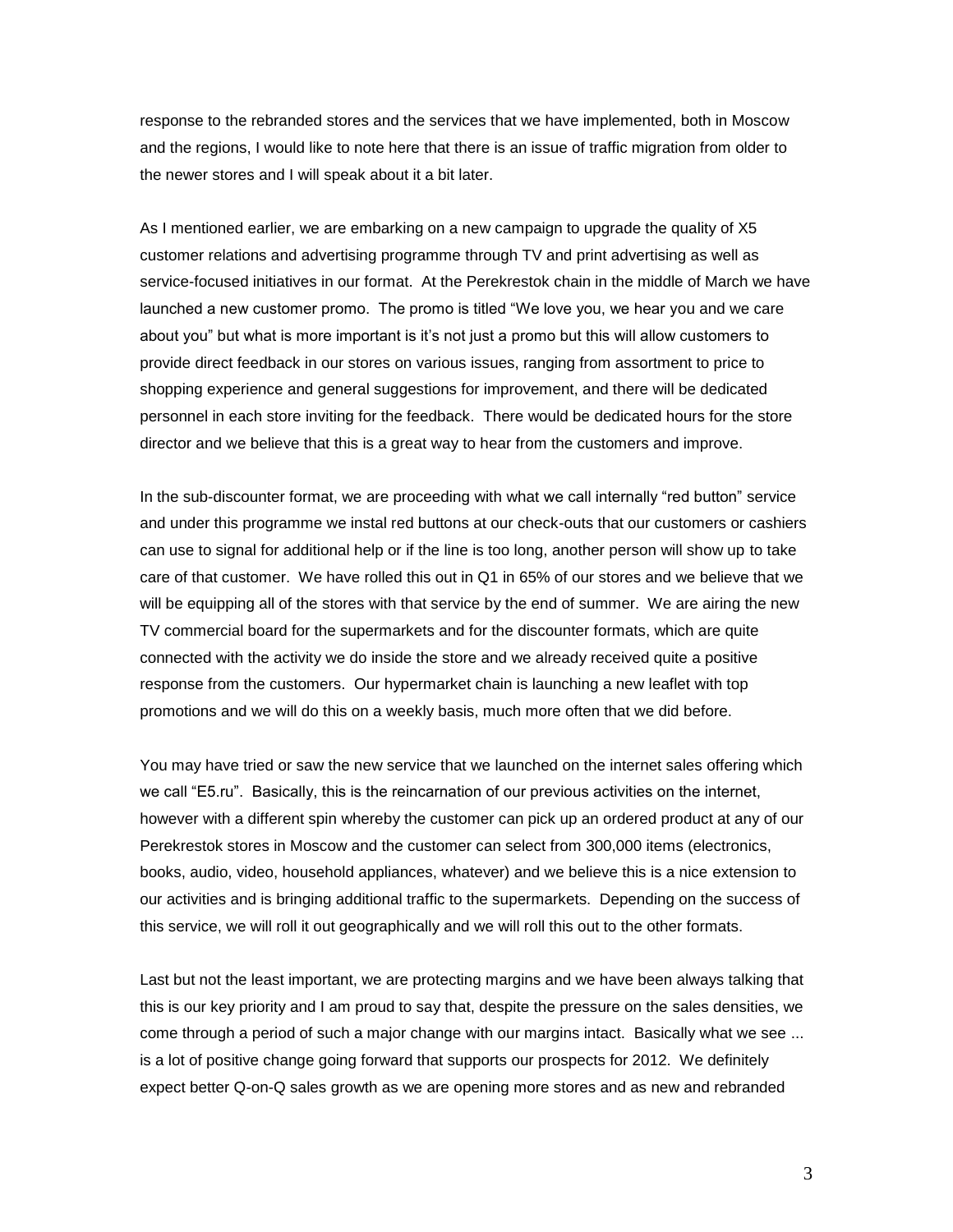stores ramp up to a more mature sales level. As far as we can see, we are on-track to grow sales 15-20% this year while keeping EBITDA above 7%. That obviously means that our Q2, Q3 and Q4 would show a visible improvement Q-on-Q basis and that is the plan of the management to deliver this. We obviously expect Kopeyka stores to reach a more mature sales level above the 20% observed today and we are targeting 50% upside sales densities by the second half of 2012. So that shows the magnitude at which we expect improvement in performance of Kopeyka stores.

Now let me briefly speak about Q1 trends. Total sales grew 4.4% in ruble terms and that basically consists of 8.3% increase in sales from the new stores on the back of 12.6 year-on-year expansion plan. We had an impact of negative like-for-like of 3.9%. Basically the trends are more or less in line with what we expected during this transition and they reflect several factors. Firstly, the quite high base in Q1 last year which saw the like-for-like performance at discounters and supermarkets at 12% and 19% respectively. We have also under investment in advertising in the previous almost nine months we were silent, which impacted our like-for-like, especially during rebranding where we needed to get the message regarding the reopening of the stores.

Now let's discuss these two factors in a little bit more detail. So basically what has happened in our discounter format, we have expanded quite dramatically, more than 500 new stores, more than 600 Kopeyka stores and these stores were rebranded and consolidated in the areas where the Company was already present. So basically the 65% increase in scale was a transformation for us and what we observed is a redistribution of customers from our older stores to these new stores. Basically we believe that this process is fundamentally over as the customers have selected more convenient shops for them and therefore, going forward, we believe that like-forlike would improve as a result of completion of this customer migration process and as a result of a better base in Q2, Q3 and Q4 and as a result of our sales development activities.

When I look at total traffic, I would like to note that it has increased quite a lot in discounters and we observed two trends: a rather healthy increase in total traffic and a negative increase in likefor-like traffic against a background of the stable average basket. I would like to emphasise that this kind of traffic redistribution is not uncommon during periods of such rapid growth.

Basically, to summarise about discounters, we are quite pleased about improvements in March. We're increasing promotions and advertising. Yes, this takes some time to take effect but we are already quite encouraged how customers are responding to this and basically our focus is on winning customers and growing total sales and like-for-likes.

4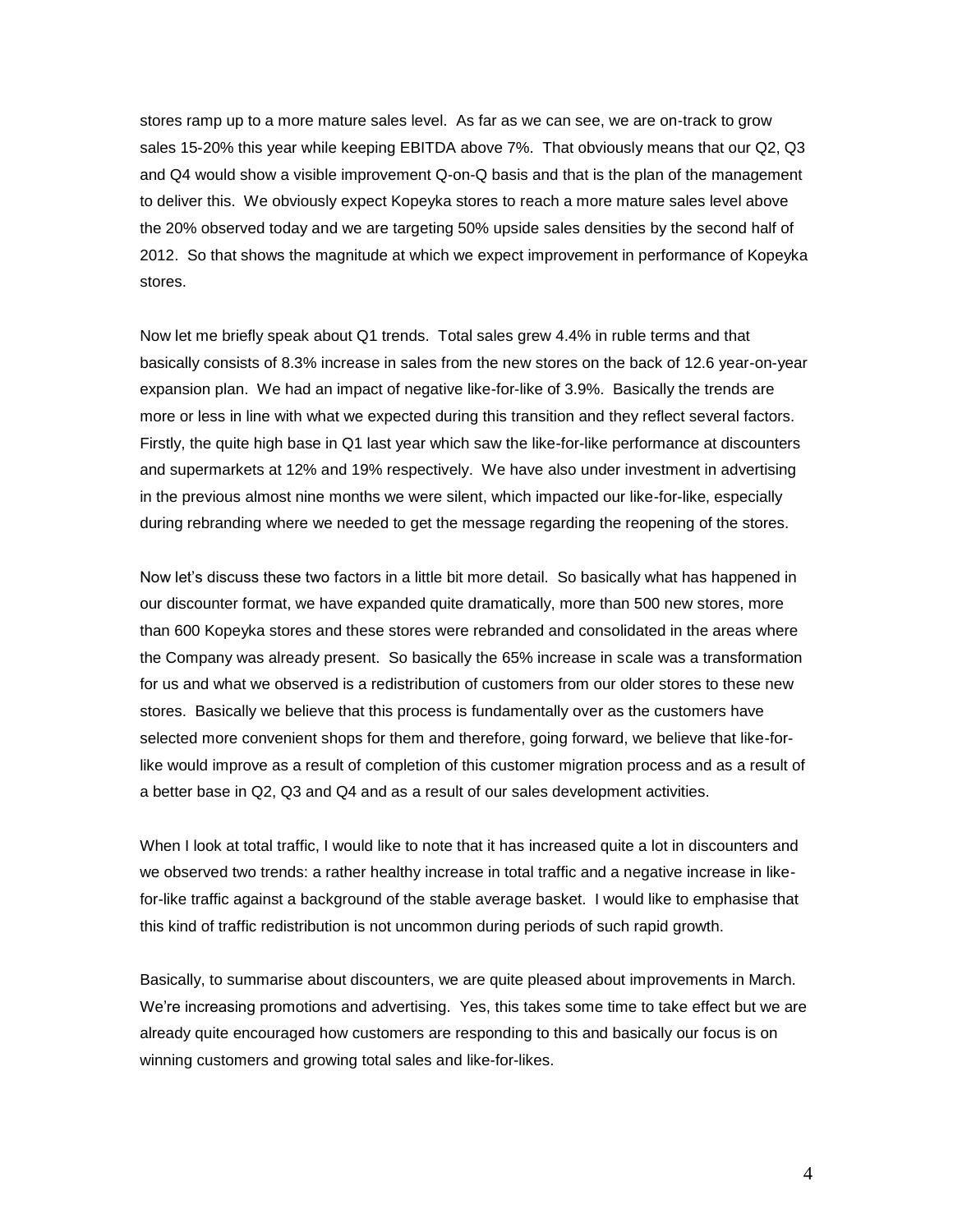Speaking of supermarkets, the sales increased by 3% year-on-year in ruble terms. The average ticket was 3.1% higher while the traffic was flat compared to Q1 2011 and, in general, we remain very happy with supermarkets' profitability. However, there are some factors which affected the year-on-year comparison. If you check against the background of Q1 of last year, we implemented an unusually aggressive pricing policy and that helped us to derive a very strong recovery in traffic last year, led by like-for-like sales growth to 19%. However, we see that that particular traffic increase last year came at the cost of the gross margin and therefore our policy in Q1 this year was a bit more balanced. The pricing policy was to support margins and we feel that we have found quite the right balance to optimise the revenues and margins. Basically, what is still being a potential inside the supermarket figures, the few branded Kopeyka stores that are still in the very early stage not yet performing at all at the level of Perekrestok but have full potential, given the location, the quality of real estate, so this masks a somewhat better picture that we expect to envelop over the coming quarters.

Basically, regarding supermarkets, all I can say is that we are very comfortable with our trading position. It's a very powerful format and we believe that none of our competitors have anything close to the value proposition that is being offered by our supermarkets for Russia's middle class and we believe that we are positioned well for growth. When you look at the number of openings in Q1, we added a very modest number of stores (seven) and obviously our strategy is to continue to be the leadership in the areas with the right demographics of our supermarkets.

Now coming to hypermarkets, this is where we see the weakness. Hypermarket sales declined 7% year-on-year in ruble terms. Our like-for-likes decreased by 11% and that was driven by the lower traffic. On the positive side, hypermarkets continue to be solidly profitable with impressive margins. However, we feel that the sales trends are rather weak and that reflects the transition of the format to the assortment changes and to the new pricing strategy. I would like to say here that, with the separation of the supermarket and hypermarket organisation and with the appointment of Jan Fuchs as our new Director of Hypermarkets, our goal is to bring a lot of uniformity to the current sale business model and strategy and pretty much to lay out the groundwork for building sales growth in 2012. We are very much focused on enhancing fresh category offerings, to raise the level of promo campaigns, to increase advertising on a local level and we want to proceed with some decentralisation of decision-making to a store level to give store managers more flexibility. So therefore these kinds of changes obviously take time to bring the right value proposition for the sales customer.

That pretty much brings me back to X5 business transformation. As we have been telling you, the Company has gone through an unparalleled process of change over the last year and we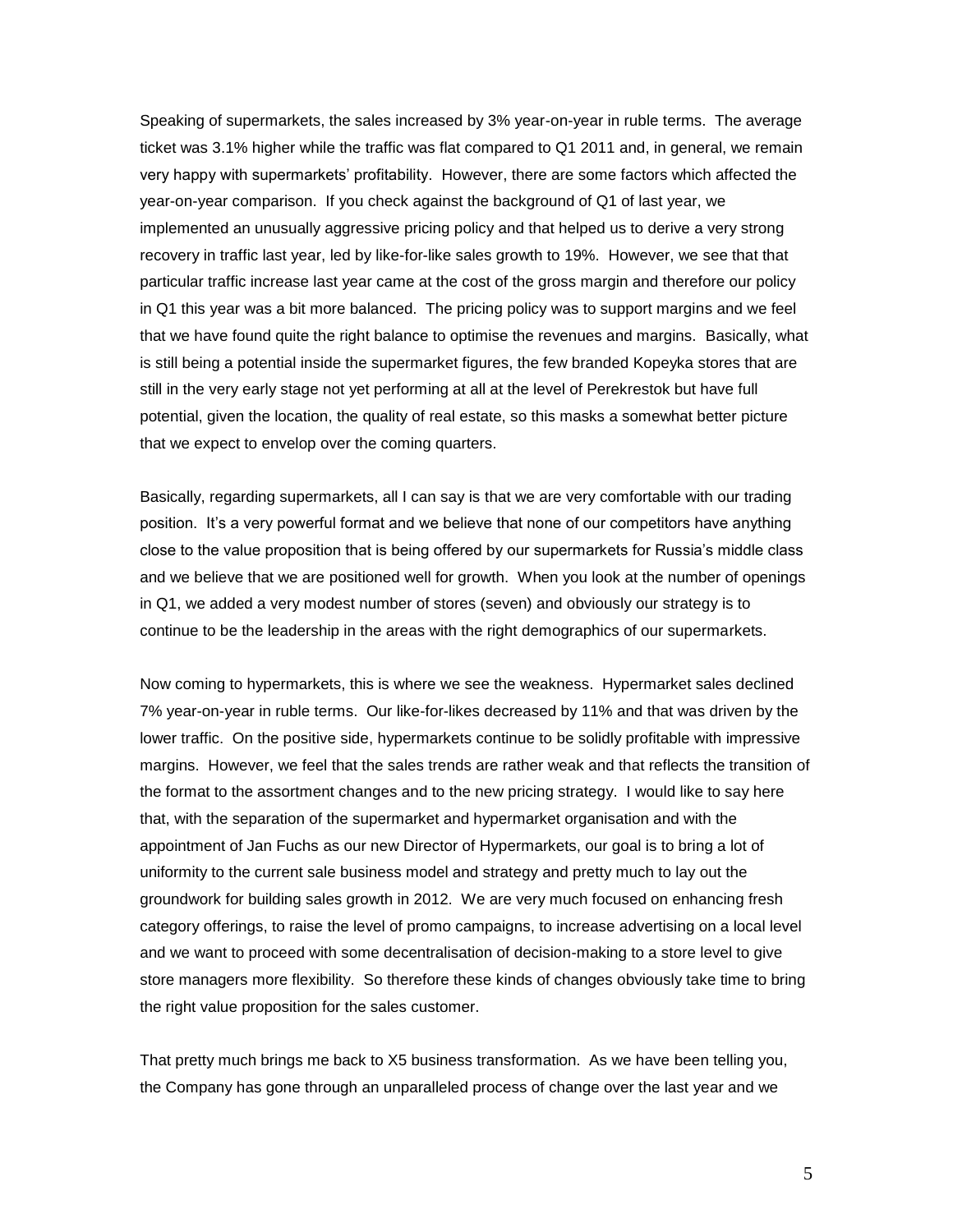have assembled a new senior management team with Russian and international retail experience. We believe that this is the right team to guide X5 on its next leg of growth and we will be presenting this team in the fall of this year when X5 is going to host its analyst and investor day. Basically, there is much more behind these changes as we now not only move people to the formats but we gave them significant control over decision-making and more independent competition on pricing, assortment, category management and we believe that, with format managers to be better informed regarding the P&L responsibility, we can achieve much more autonomous and independent results. This, coupled with our fundamentally new approach with managing the supply chain in ways that focus more on the customers, I would say these are the two priorities for the year, sales development and supply chain development, and we believe that our investments in technology and logistics will drive the productivity up.

We would be happy to answer any questions you have. Let me remind you that we will be speaking very soon again regarding our 2011 financial results on the conference call on April 19. Now Kieron and myself would be happy to take your questions and discuss the Q1 sales development. Operator, we are ready to start with the Q&A.

# Questions and Answers

#### **Operator**

Thank you. We will now begin the question and answer session. If you would like to ask a question, please press \*1 on your telephone keypad and wait for your name to be announced. If you would like to cancel your request, please press the # key. That's \*1 to ask a question. Your first question comes from Maria Kolbina from VTB Capital. Please go ahead.

#### **Maria Kolbina** – *VTB Capital*

Good evening. I have two questions. One is the presentation. I didn't see regional like-for-like breakdown performance in your press release, so can you please comment why you stopped publishing this for Moscow, St Petersburg and regions because it seems to be very useful to understand how X5 is doing in different locations or like if you plan to publish it maybe on a semiannual basis. This is the first question.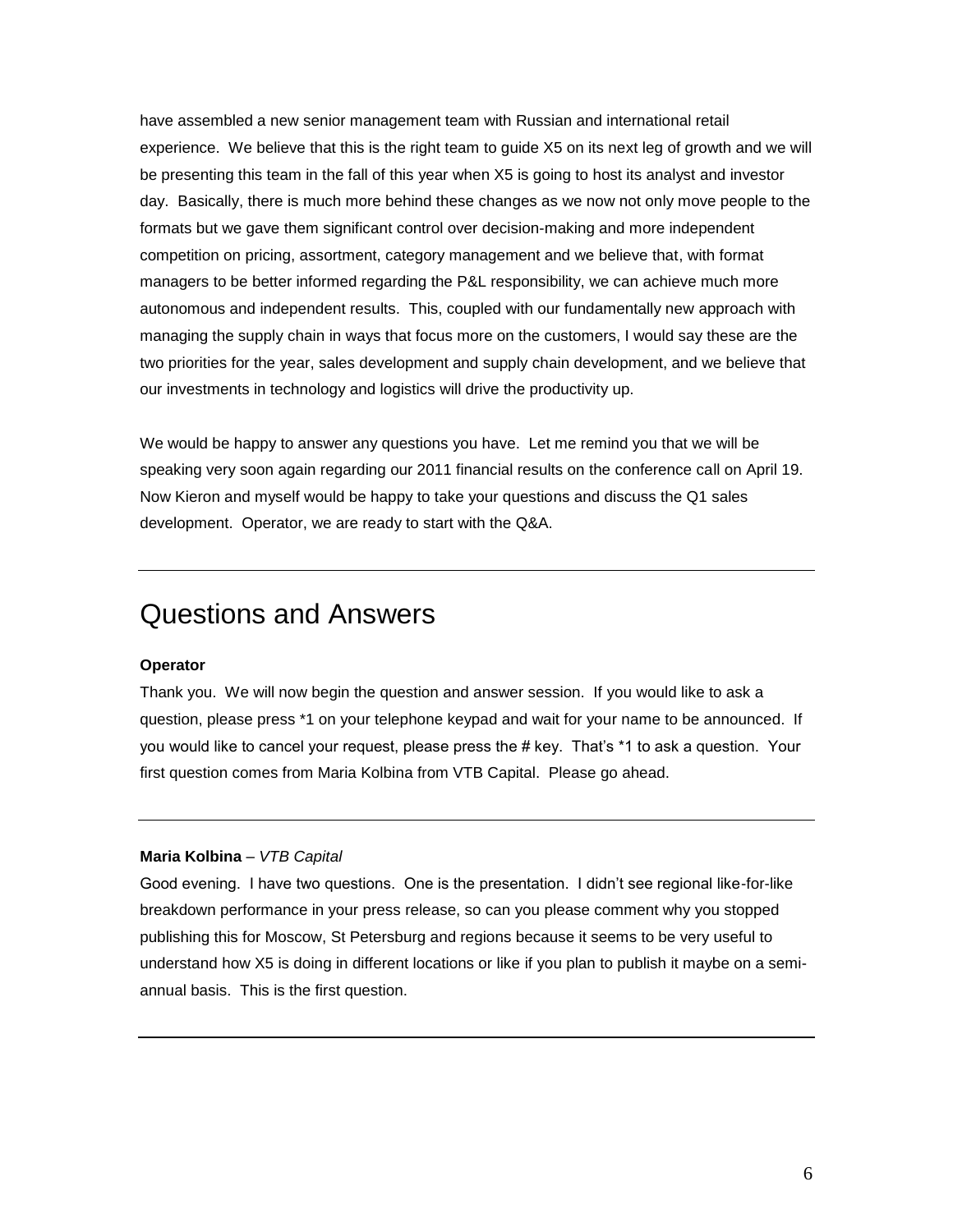Maria, thank you for the question. The decision that we have taken is that the X5 reporting would be more consistent with the reporting of our competitors, Magnit ... and the likes. So therefore we have taken a decision to provide the information we decided to provide but obviously on various meetings and the road shows, we would be happy to provide further colour on our regional performance. I would like to say that, due to limitations in St Petersburg and due to the rather high market share in Moscow and St Petersburg, you can be well-assured that the Company will continue to develop quite aggressively in the regions.

#### **Maria Kolbina** – *VTB Capital*

Okay. And with regards to your traffic performance in Moscow, St Petersburg and regions, can you provide more colour which regions were the most struggling in terms of the traffic in Q1 of this year?

## **Andrei Gusev** – *X5 CEO*

I would say that the traffic results that you see for the whole of the Group are rather evenly spread across most of the regions and I would say that it's very difficult to highlight any particular region as a particular winner or loser.

#### **Maria Kolbina** – *VTB Capital*

My second question refers to Kopeyka. You mentioned that Kopeyka grew by about 20% in Q1 of this year. Did I understand it correctly in terms of sales?

**Andrei Gusev** – *X5 CEO* Yes.

#### **Maria Kolbina** – *VTB Capital*

So that means that Kopeyka generates roughly about 80% of Pyaterochka sales, sales per square metre.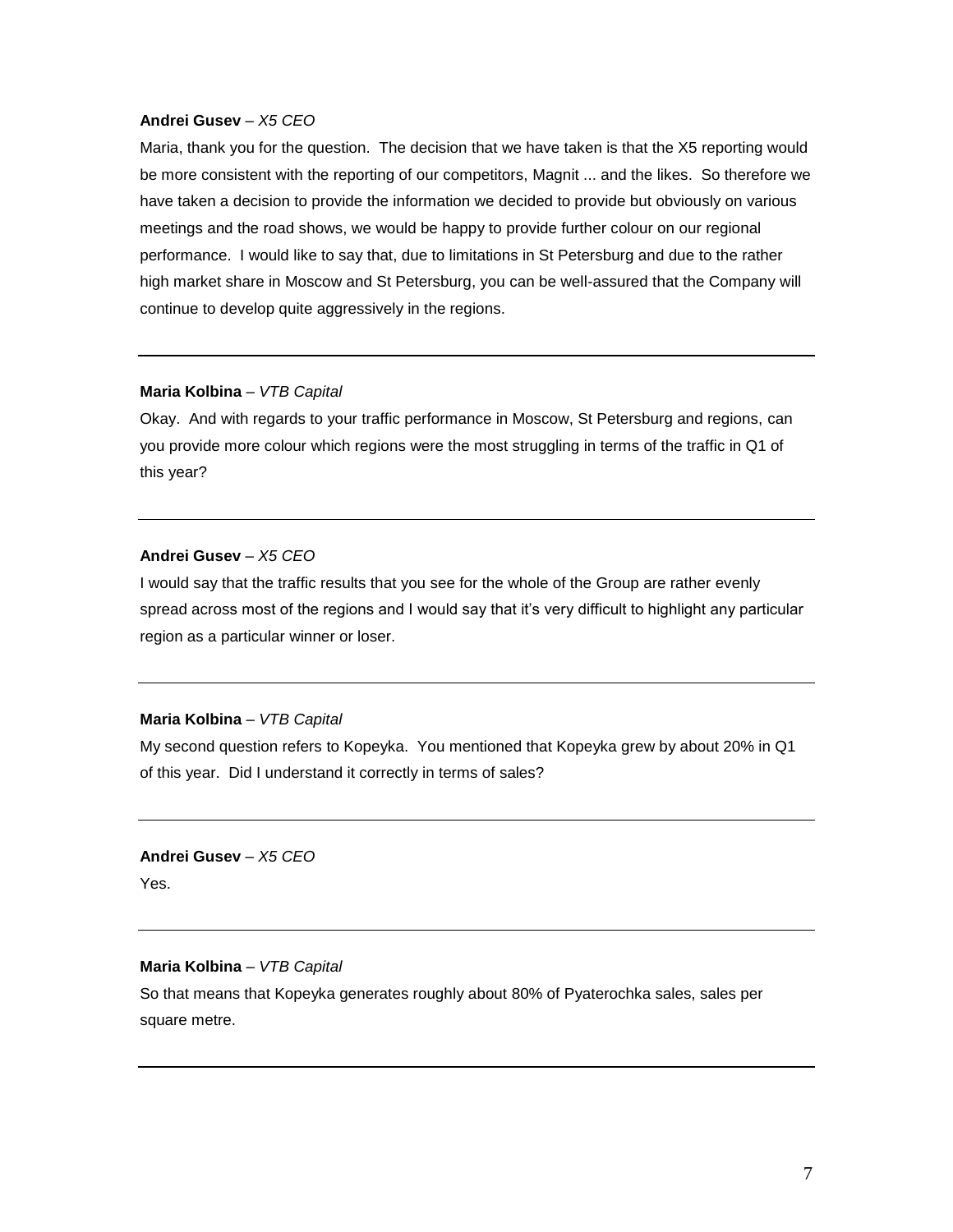Yes, this couldn't be the case that Kopeyka generates 20% of Pyaterochka sales.

#### **Maria Kolbina** – *VTB Capital*

No, sorry, 80% of Pyaterochka sales, sales per square metre.

#### **Andrei Gusev** – *X5 CEO*

No, Maria. So let me say it once again. It is 20% increase in sales densities of the existing Kopeyka stores versus what they were performing in Q1 last year pre-integration. So it is a total of 20% improvement and currently, if I were to provide some numbers, Kopeyka was performing at RUR 230,000 per square metre before the deal Pyaterochka were performing RUR 400,000 per square metre before the deal. So basically we have still a long way to go towards where we want to be but, given that we have reported earlier and we are observing very healthy performance in the areas where we started integration first, we are quite confident that we will get there and the only reason, we thought that the report we made on a number of regions was good enough in the period when we were doing integration. Now that the integration is over, we are pleased to report the overall increase and this stands at 20% pretty much six months after the full integration is complete across the board.

#### **Maria Kolbina** – *VTB Capital*

So it's 20% growth in sales per square metre in Kopeyka in the first quarter?

## **Andrei Gusev** – *X5 CEO*

It's 20% growth in total sales divided over sales contribution, yes, in the previous period, yes.

## **Maria Kolbina** – *VTB Capital* Okay, thank you.

#### **Operator**

Your next question comes from the line of Daniel Wakerly from Morgan Stanley. Please go ahead.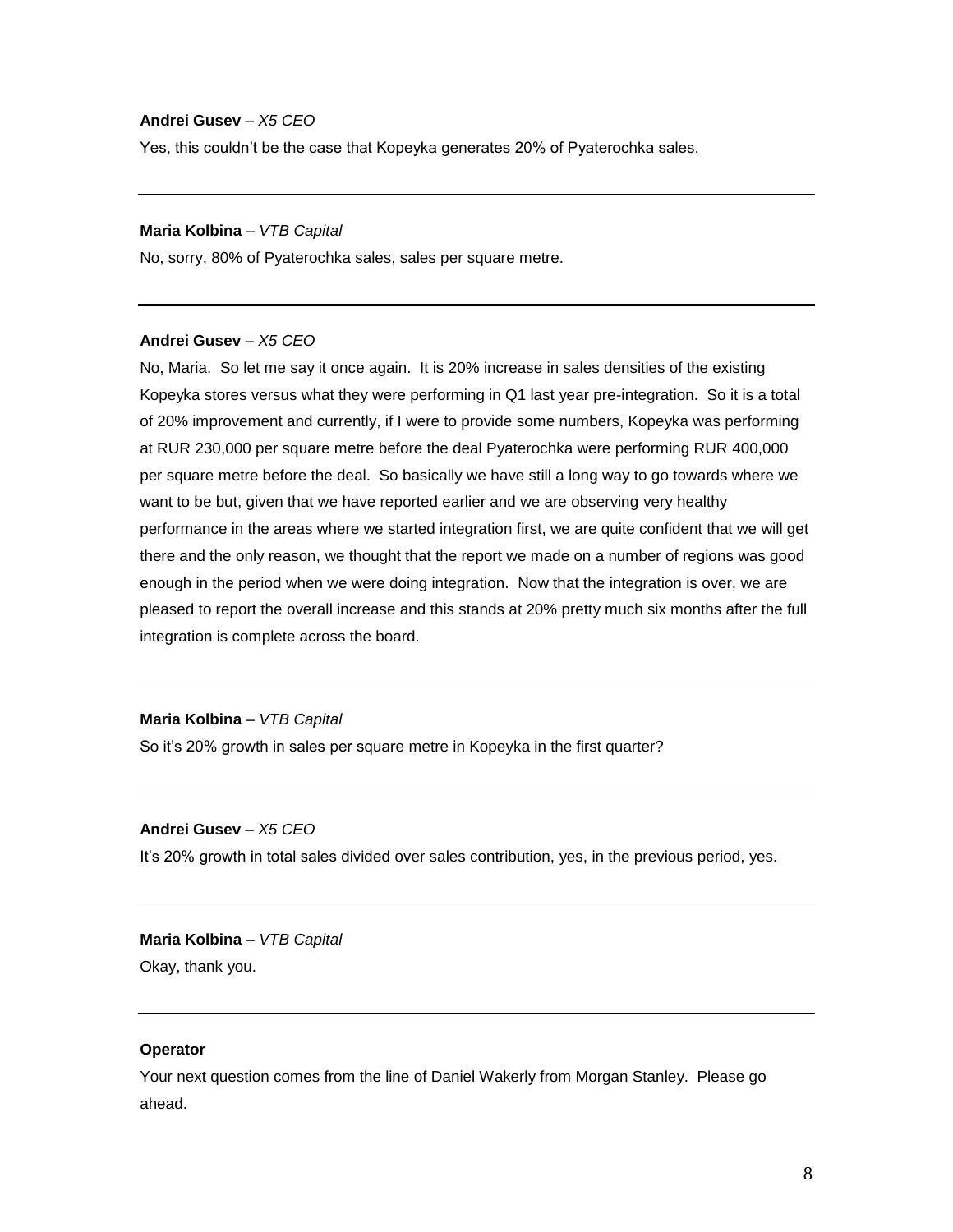#### **Daniel Wakerly** – *Morgan Stanley*

Good evening, Andrei. My two main questions are, firstly, you acknowledged that you had underinvested in marketing I think you said for the last few quarters. Can you sort of talk a bit more about the rationale for that? Was there a desire to focus more on profits or is it the case that the environment has become more competitive and it is with the benefit of hindsight that you realised you have under-invested? My second main question is on – you didn't use the word in the press release but I guess we're talking about cannabilization. When we look at the like-for-like by format, do you have any sense of which format has the biggest cannabilization effect on its likefor-like number?

#### **Andrei Gusev** – *X5 CEO*

I have a rather simple answer to your second question and then I'll move to the first question. When you look at the cannabilization overall, this particular effect is almost not existing in our hypermarket format, simply because we have these locations quite widely spread one versus the other. When you look in supermarkets, I would say cannabilization, in fact, in supermarkets is rather small to negligible and immaterial. And when you look at the discounter format, the cannabilization is evident.

Now let me define cannabilization in a very simple way. Basically, when you look over long periods of time in the situations where you double your network in the very same geography, then you can calculate how much traffic has migrated overall and we have been running this kind of analysis against various regions, against various time periods and what we have concluded therefore doubling the size of the trading area, it is typical to observe that the cannabilization would be between 5-7% on a sales density level. Therefore I think this should put to rest any real fears about cannabilization and this pretty much goes back to another example which I would like to highlight here, that the bigger is the market share in a particular region, the more profitable is the performance and I would say in Petersburg performance is the best example to demonstrate this where we have around 25% market share and we have by far the biggest profitability. Obviously, as we were building this market share, we have been experiencing cannabilization but we proceeded without hesitation.

So I would say that yes, cannabilization is at play and it shouldn't be ignored but the effect of it is not as dramatic as one may think. If I were to conclude on this point, we would like to once again highlight that what has happened in X5 in the last 12 months is truly transformational, that the increase of our branded store base, our managed store base by 65% is not something which happens very often. Until April 1 this for Kopeyka stores, Kopeyka value proposition and the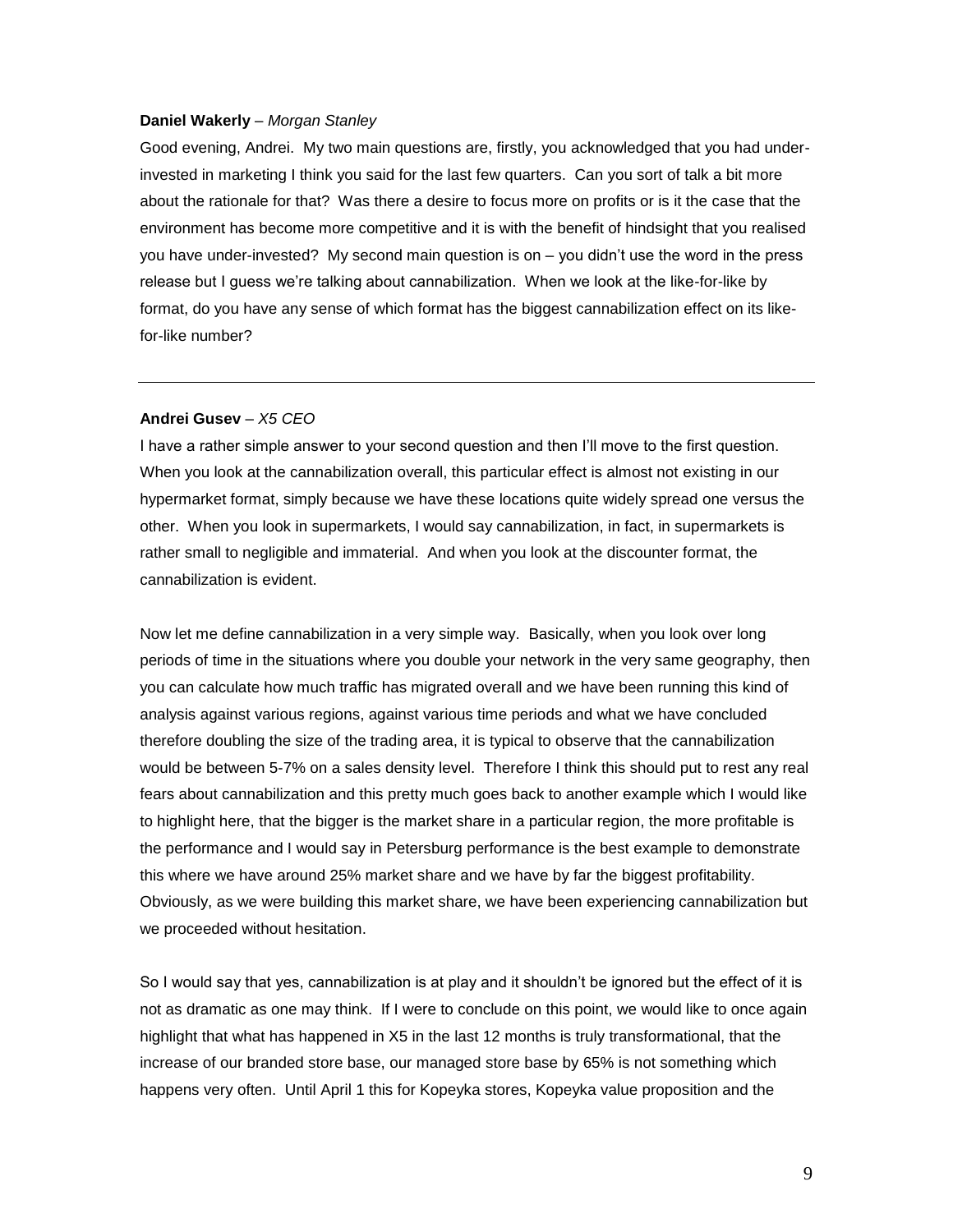customer perceived them respectively. So therefore you can see that over a short period of time the store base increased by 65% and over an 18 month period of time it was almost double and cannabilization, as I defined it earlier, is between 5-7%. I would say it takes some rather modest cost structure adjustment in order to stay profitable in this game to keep the customers and what we observe is that most customers select the most closely located store. So I hope that addresses your question about how we see cannabilization's effect across the three formats.

Now your first question was about advertising and it was about the trends in advertising. I would like to say that last year we were going through this kind of transformation, we were going through Kopeyka integration and we understood that one way or the other we could have spent advertising dollars but it was a conscious decision to spend them later as the Kopeyka integration would be completed and there would be a more synergetic spending of these advertising dollars. That's first.

Secondly, as we were separating formats and as we were changing rather substantially the visual appearance of each format in the customer's eyes, we didn't want to continue with the old images. As you may recall, the old image for Pyaterochka is something very different from what you can observe today and it goes without saying that our new supermarket advertising is something different. So we were driven by a desire to accumulate some money for the new campaigns, which we believe more appropriately reflect the image of each of the formats.

We are quite pleased with the fact that the messages in these particular advertising campaigns are now quite different. I hope customers would no longer confuse what the value proposition of supermarkets is with what the value proposition of discounters is and quite – not quite soon but in the near future we are going to roll out the hypermarket promo campaign and it will be something different from the first two. So it's a mix of everything: protect margins, save some dollars, be prudent, expect a synergy, etcetera.

#### **Daniel Wakerly** – *Morgan Stanley*

Okay, thank you very much and just a final follow-up. Could you just clarify your earlier comment about 14%? Was that traffic growth in discounters and supermarkets on a month-on-month basis? Did I hear that correctly?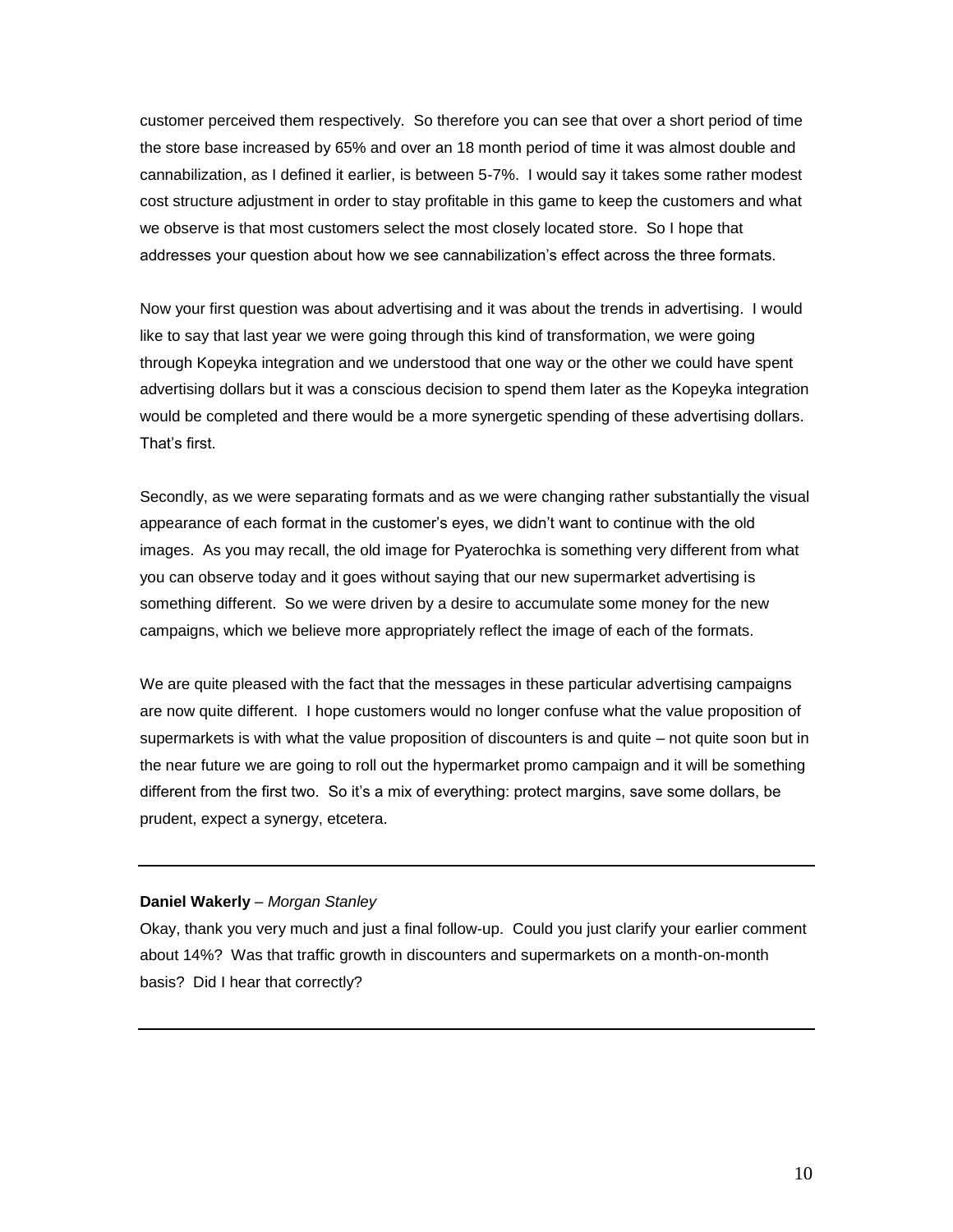Yes, that is correct. When you look at our press release, we report for like-for-like numbers in traffic numbers for the quarter total. So what we wanted to highlight by this point is that, if you look at quarterly average, the sales growth was a single digit number but when you go to just March separations, they shoot to 14%, which means that there is quite a rapid acceleration and we expect the continuation of this trend through April, May and June and that, hopefully, addresses some of the concerns which we hear that in Q2 X5 has to deliver around 20% Q-on-Q sales increase. Well, that is yes but we already see the effect of this in the traffic, that the traffic is becoming strongly double digit and therefore numbers like these give us confidence to say that so far, so good and we are on track to proceed with 15-20% sales growth.

## **Daniel Wakerly** – *Morgan Stanley*

Right. Sorry to sound confused but you're saying that's March 2012 versus March 2011 ruble sales growth for discounters and supermarkets, it is 14%. Is that right?

#### **Andrei Gusev** – *X5 CEO*

No, I meant that traffic increased in absolute terms for – there are two metrics to start with. One metric is that if you compare March to February, there is a very substantial increase in itself. So that is one metric and another metric I think to which you are referring is that if you compare Qon-Q, the increase was 7% Q1 2012 to Q1 2011. But when you compare March alone, the increase was 14%, which is substantially higher. So on the basis of these two metrics, you can see two trends. March was very strong versus March last year and March this year was very strong towards February this year. So we are obviously seeing [declaration] without having the full benefit of our new communication platform.

#### **Daniel Wakerly** – *Morgan Stanley*

Great, thank you. Thanks for the clarification, thank you.

#### **Operator**

Thank you. Your next question comes from Alexey Krivoshapko from Prosperity Capital Management. Please go ahead.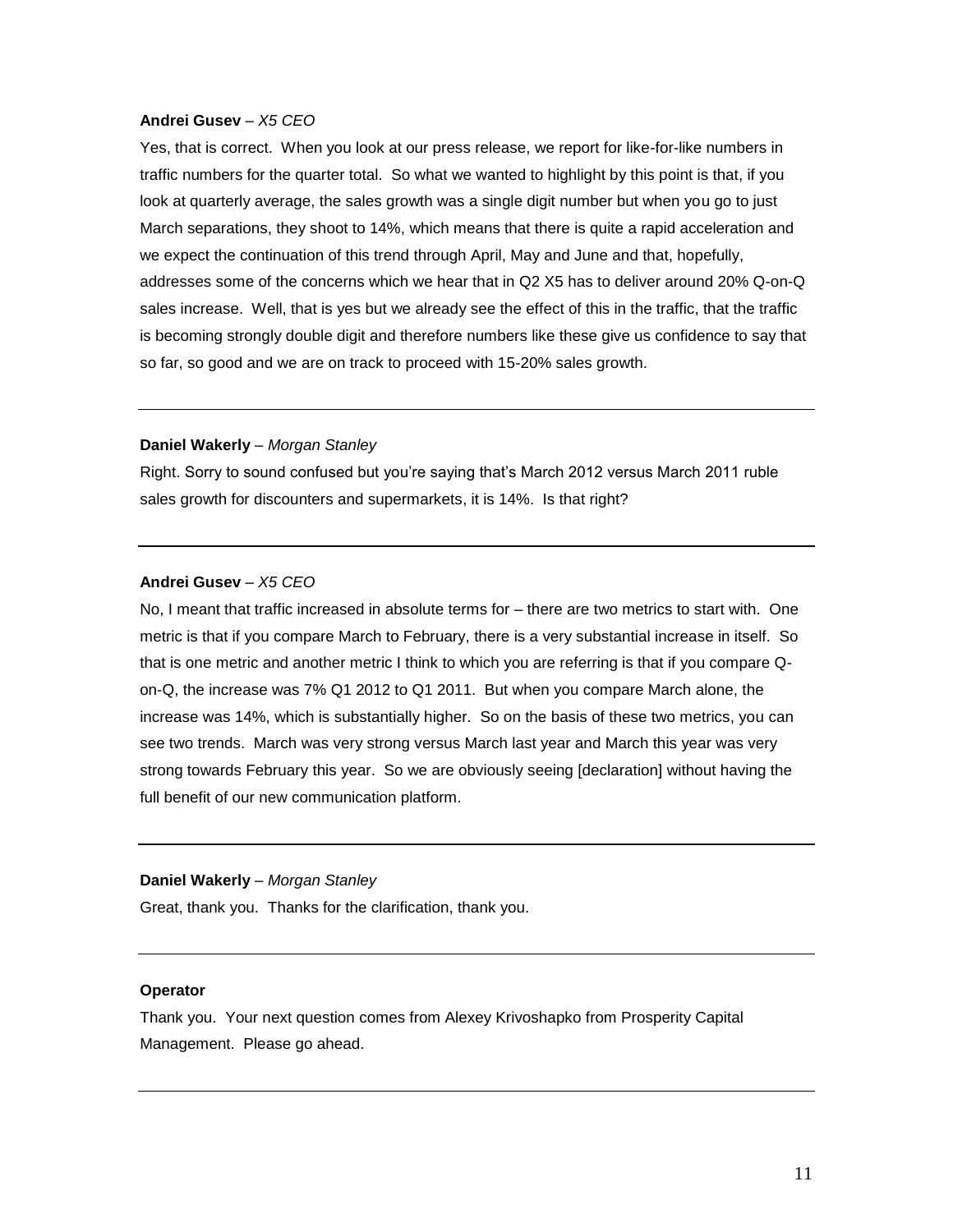#### **Alexey Krivoshapko** – *Prosperity Capital Management*

Andrei, thank you for the call. I see that you are now bringing smaller stores. Every store which opened in Q1 in the discounter format was approximately 250 square metres versus the historical average of around 400. Can you give us some guidance in terms of these stores, and I would imagine some of them are more in the regions, but what is their sales level versus your current existing store format? That is my first question. The second question: can you shed some light on Kopeyka sales standalone in Q1 2012? As you were giving historic numbers, I recall the you have actual figures. So can you just say if you close any Kopeyka in Q1 and what were the actual sales of Kopeyka stores in Q1 2012?

#### **Andrei Gusev** – *X5 CEO*

Alexey, thank you for the questions. In fact, nothing substantially has changed in our average size for the stores. I think you are referring to the average per store but I would like to remind that we have developed a new format convenience store which in of itself is rather small. So if you take the new openings in the convenience store format aside and focus just on the soft discounters that we have opened, you would see that over 33,000 square metres added on net basis in discounters over 118 stores delivers you around 300 square metres on average. I don't think we are going into the territory of 250. In fact, we are quite focused on preserving the boundaries of the format and whenever we meet a good opportunity for a convenience store, we would rather open a convenience store, not a discounter.

#### **Alexey Krivoshapko** – *Prosperity Capital Management*

So what will be the smallest size you would go for in this case for the discounter?

#### **Andrei Gusev** – *X5 CEO*

Well, we do not typically go anything below 280 (280-300). Anything below would be something that we do not normally take.

**Alexey Krivoshapko** – *Prosperity Capital Management* I see, thank you.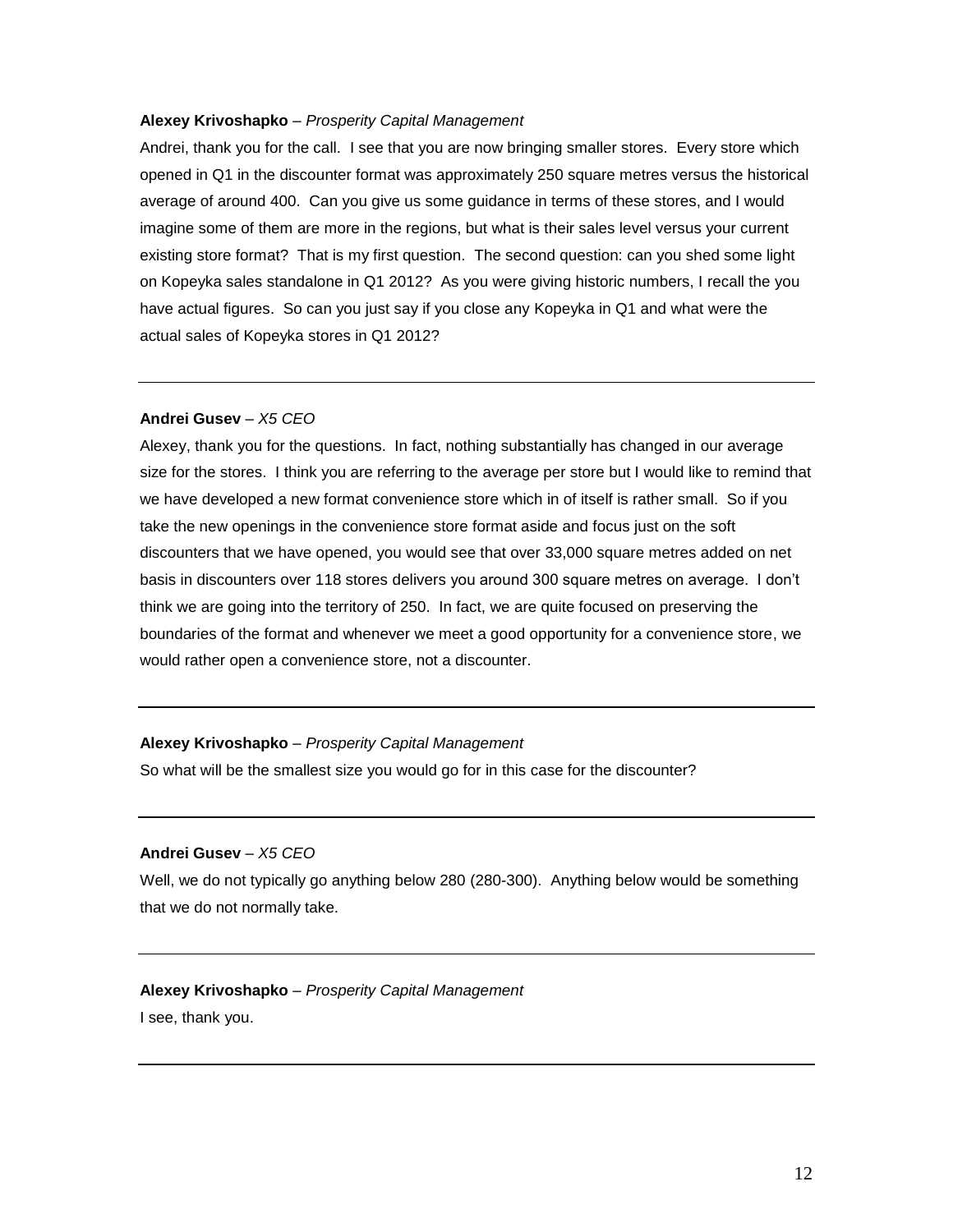Alexey, I think your first question was about Kopeyka and your question was, if I remember correctly, how much Kopeyka has delivered in total – right?

#### **Alexey Krivoshapko** – *Prosperity Capital Management*

Yes. And did you close any stores in Q1 for Kopeyka?

## **Andrei Gusev** – *X5 CEO*

Did we close any stores in Q1 in Kopeyka? No, that's a simple answer. I would say I think it would be probably the best approximation how much were the sales of Kopeyka by looking at two figures. We kept the average ticket for Kopeyka in Q1 2012 at RUR 260 and we have enjoyed over 66 (if I remember correctly) million customer visits. So if you multiply one by the other, you would roughly get an idea of the sales but this is as much as I can recall.

#### **Alexey Krivoshapko** – *Prosperity Capital Management*

Excellent and this 260, I would assume that this is inclusive of the EG.

## **Andrei Gusev** – *X5 CEO*

Well, I think we are including the EG, yes.

## **Alexey Krivoshapko** – *Prosperity Capital Management* Okay, thanks a lot.

# **Operator**

Thank you. Your next question comes from Brady Martin from Citi Bank Moscow. Please go ahead.

#### **Brady Martin** – *Citi Bank*

Good evening. I have a question just about the progression of sales. I appreciate the cover on marked increase in traffic but I wonder if you can give us more colour just on overall sales growth.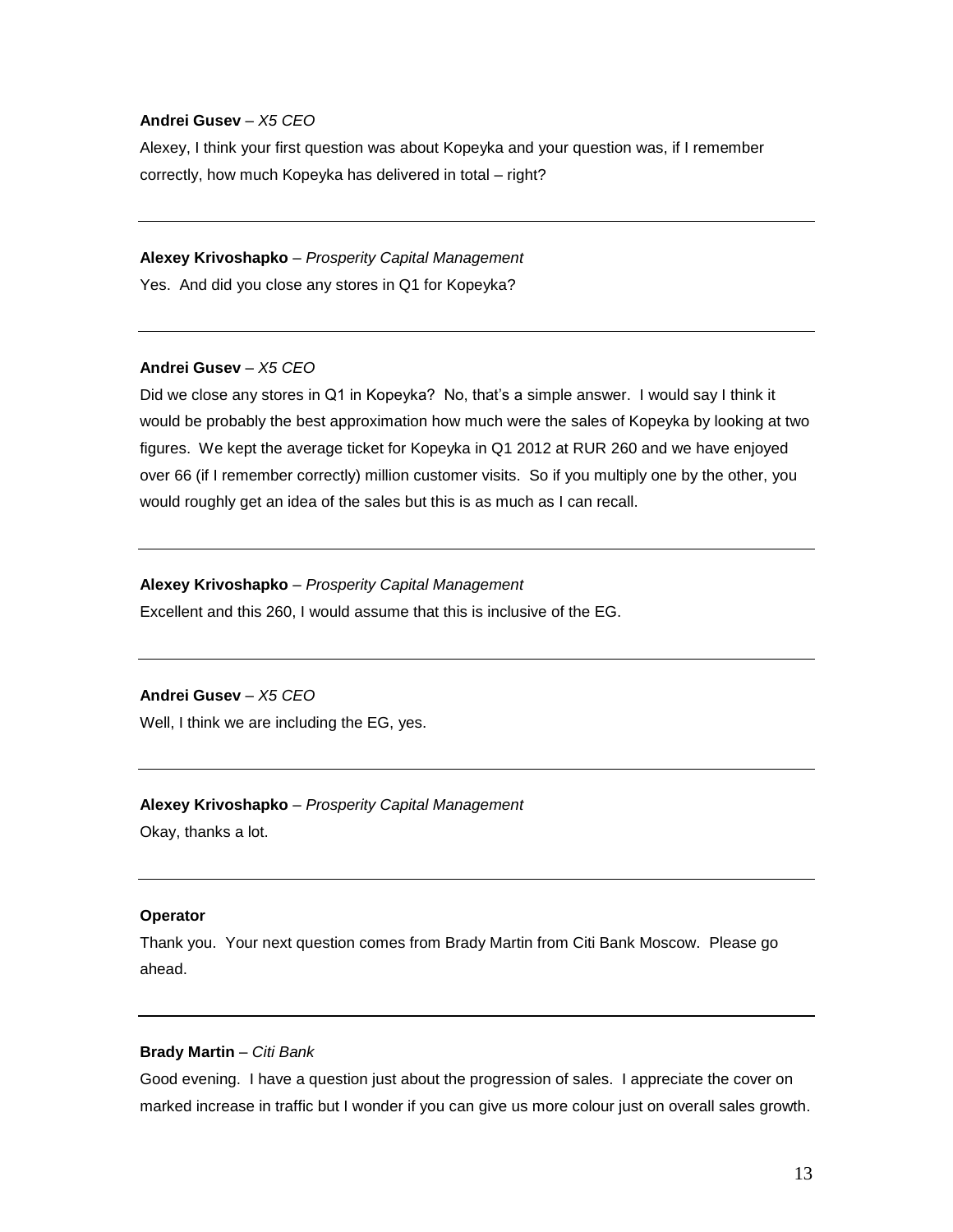How did that progress through the quarter, like January, February, March, just to get more comfort that this 15-20% growth is achievable? And the second question is really about the promotional campaign. What is the duration of this campaign? Is it something that is planned to be sustained throughout the year or is this something that we're all going to see March through June? What is the plan there? Thanks.

#### **Andrei Gusev** – *X5 CEO*

Well, if you compare month by month, I would like to say that January this year to January last year there was almost call it new growth. There was some growth but it was very modest while in February there was an acceleration, with even more acceleration in March to March basis. So that gave you an average for the quarter and I hope that gives you a sense that the growth is picking up.

With respect to your second question, are we going to continue with our advertising campaign, well basically we are coming with themes that we believe will stay for a lot in the market and we believe that both campaigns in supers and discounters have a lot of appeal with the customers and there is a rule that you do not come with these themes and go often. So I would say that these kinds of campaigns may stay around a year and then, if they are successful, they might stay for longer.

#### **Brady Martin** – *Citi Bank*

Okay, that's clear. If I may, just a follow-up question, really a clarification on your comments on new management. I wonder if you can be more explicit about what you have done in terms of replacing key managers that left, in particular that left over the last six months.

#### **Andrei Gusev** – *X5 CEO*

I am sorry, Brady, your question was what we have done to replace the management?

## **Brady Martin** – *Citi Bank*

Yes, have you replaced the management? Who has replaced the managers that left? I mean what is the interim strategy there? Who is running the individual formats now?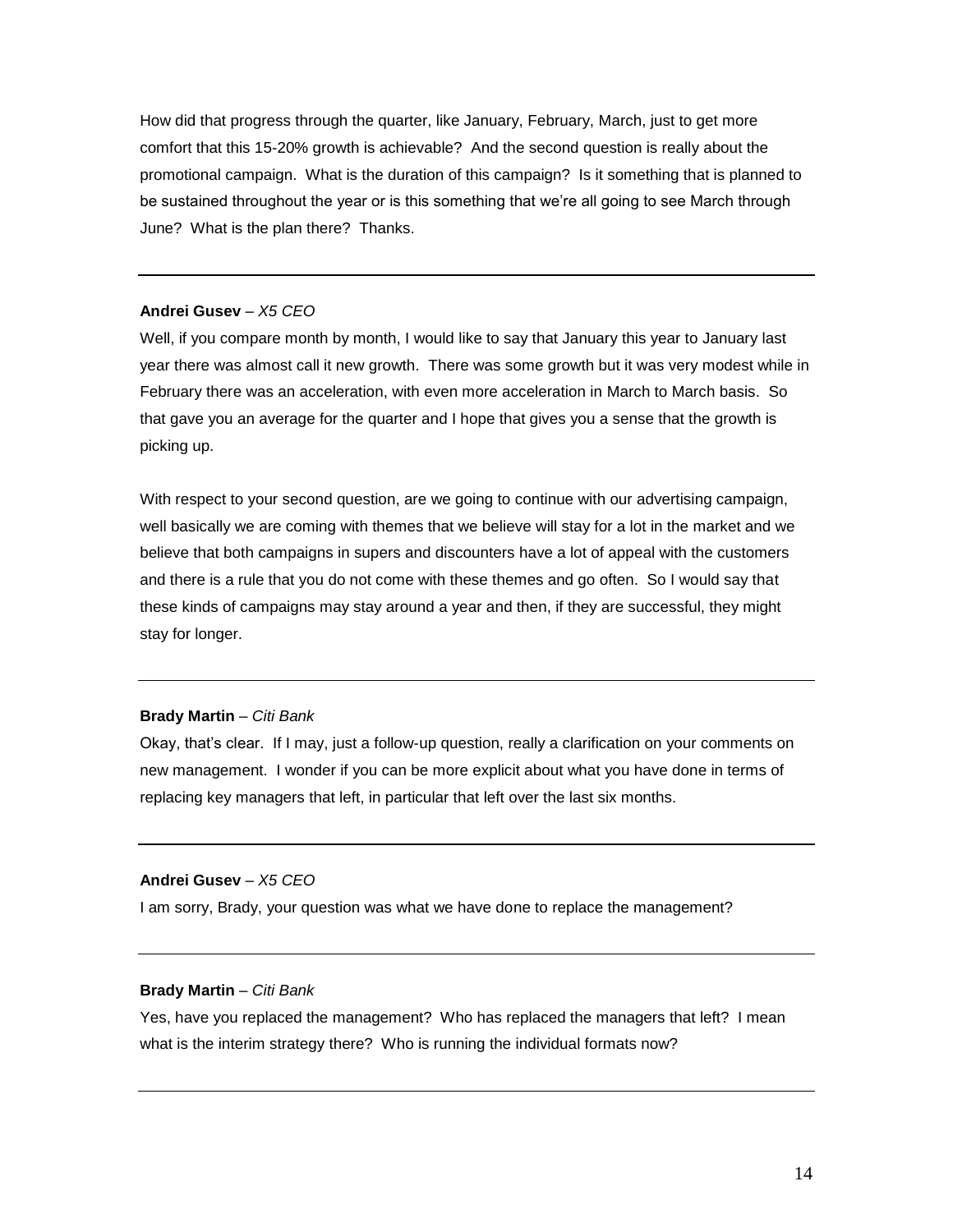Oh, I see. I think your question refers more to the departure of Oleg Vysotsky. Well, what we are happy to say at the moment is that we have two very strong candidates internally, so one Russian individual and one international individual, both already inside. The board is reviewing the shortlist, which includes not only these two internal candidates but includes some external and we are at the very final stages to announce the winner in the market. Being a public company, I hope you can appreciate that we have to convince ourselves firstly that we went through the most exhaustive process in terms of finding the best talent for this extraordinary organisation like Pyaterochka and I can reiterate that the announcement will come very soon. In the interim, we are quite pleased with support we get from Oleg Vysotsky.

**Brady Martin** – *Citi Bank*  Okay, very good, thank you.

#### **Operator**

Thank you. Your next question comes from Patrick Shields from Wood & Co. Please go ahead.

#### **Patrick Shields** – *Wood & Co.*

Thank you very much for the opportunity to ask a question. I just wanted to come to your investments in logistics and the supply chain. You highlighted that that was one of your priorities for the current year and it seems that the X5 business has been investing in everything from its DC's, its warehouse management systems and the supply chain, support and technology for some time. I wonder what it is that it is currently misfiring or what is it about your existing set-up that you continue to be dissatisfied with and can you highlight whether this has caused any supply disruptions, any stock outs, any problems with getting assortment on the shelves in the store base that may have contributed to a weak like-for-like?

#### **Andrei Gusev** – *X5 CEO*

Okay. What I wanted to say, the most important about the process that we do about reengineering our supply chain before (and I have been telling about this on the phone several times) X5 was in a major way a vendor-driven organisation. We have been selling those kinds of products for which we were able to collect the lucrative financial terms with our vendors and obviously that was one business model. A decision was taken to restructure the Company into a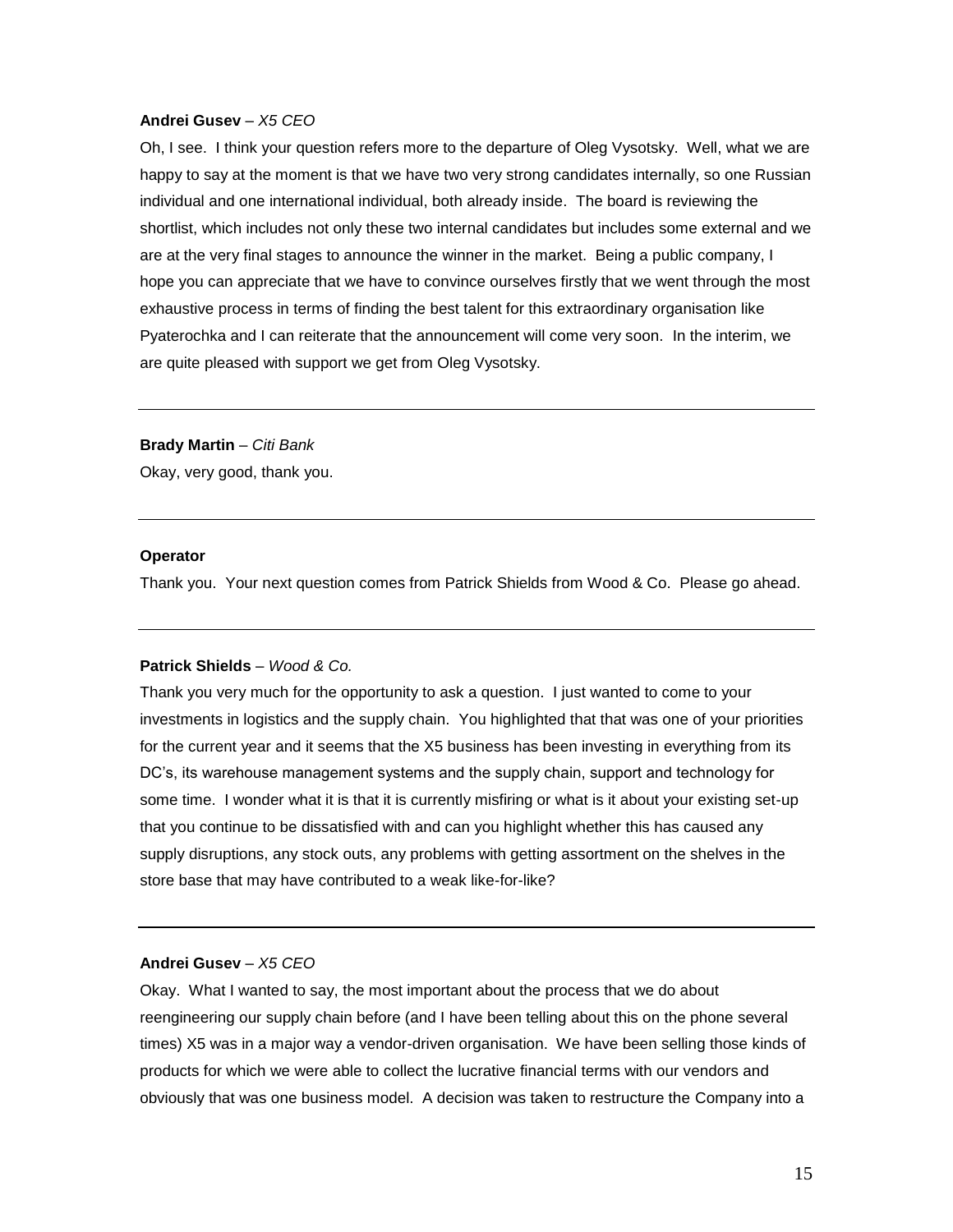more customer-focused format. By design, it follows that each format would be in the driving seat to define what assortment the customers need and then the purchase organisation would be servicing and implementing those kinds of needs. If I were to put a simple analogy, it is like turning 180 degrees the way the current flows in the electric systems and obviously during this time you may temporarily observe some interruptions but, long term and strategically, we believe that this was the right decision to take at the right time until the organisation was not incomplete and rather flexible to adapt.

Now this kind of change is obviously requesting additional tools that we were lacking and these additional tools, they would be required for us in the coming years to build on. Well, firstly, I am pleased to announce that we will be proceeding with the implementation of the additional software functionality on the back of the SAP. We have been talking about SAP for many times and, as you well know, it gives us basic functionality in HR, finance and retail. Now we are expanding this functionality and have taken a decision to implement one of the best software packages, GD, that will take control over the full replenishment cycle. This will be a project that would expand over the course of the next two years and I expect nothing from it but improvement at every stage of the implementation. These particular implementations include the phased rollout of functionality and we will be reporting to the market the progress on each of these as we did with the SAP over the previous three years. But I want to highlight that you can instal software like GD only on the back of a very strong backbone like SAP is and it will not be able to operate otherwise. So that's the first kind of tool that we will be using.

Secondly, we will be upgrading in a major way our software at the store level. Basically, we have a program that by the end of this year there will be quite a massive extension either of SAP capability in the store level or of additional software that has been proving itself very well in the discounter format. So that, together with SAP and with GD, would form a full suite required for running a retail supply chain.

Obviously we will be doing things which are more mundane, which you may have already heard or read in the press, that X5 would be taking a decision to rationalise its physical warehouse space. We will be closing some of the warehouses and will be launching building of the new warehouses. One such warehouse was already closed in early Q1 near Moscow. Yes, it caused some temporary disruptions but I wouldn't call them drastic or material. We are in the process of deciding which other warehouses to close. So this would be the program which would be very gradual, will take us a few years to implement, no rush here. Then, with respect to improvement in our transport management, we have a number of initiatives which we would like to implement over the next nine months.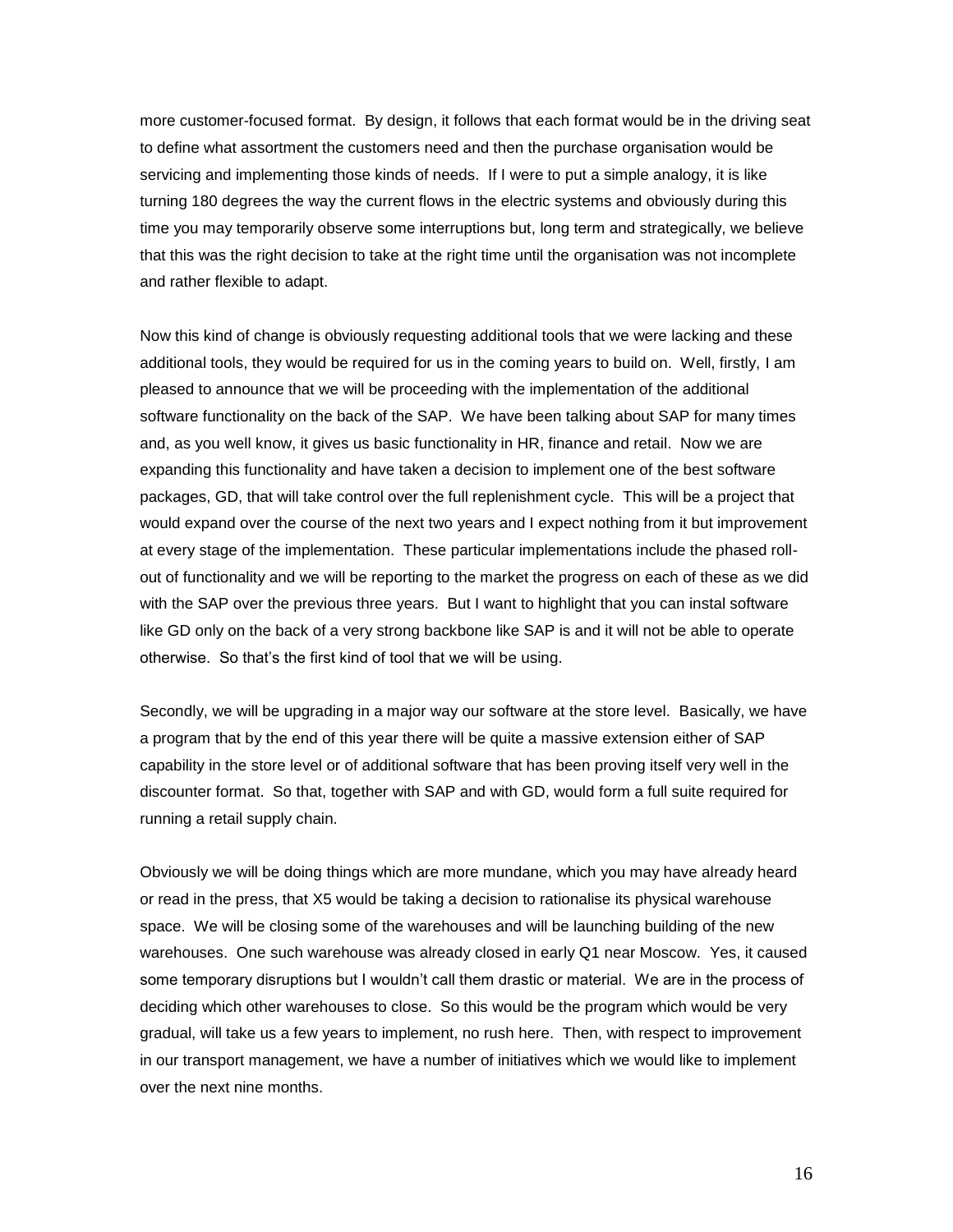So all in all, if you look at all of this, you will see that our supply chain would be very different, starting with the needs of the customer in mind and we will be having tools that we didn't have before. We believe that will position us strongly with the full suite of automation retail capability.

#### **Patrick Shields** – *Wood & Co.*

Thank you for that; just a couple of additional questions. You talked about this before and you made reference to it earlier in your answer to, if you like, the restructuring of your procurement across the Group. Can you characterise for us how far you are in that process of renegotiating with your key suppliers?

#### **Andrei Gusev** – *X5 CEO*

Well, I would say this process never ends. It's like change of seasons; it always goes. So I would say that in a year from now, in two years from now, we will be talking that we are negotiating and squeezing additional favourable times. But, being serious, I think what we have done last year and what we have done in Q1 was quite an important job. Almost all of our contracts have been reviewed and I am pleased to say that X5 has almost performed – I am sorry, has performed on all of the commitments that we have inherited from the past and, as such, we are quite flexible right now to change the assortment as we like.

The work is ongoing and what I can say is that there will be quite an inflow of attractively priced products going into the discounter stores, including on the private label level there would be quite a change in our brand portfolio and we see that the rationale is on our non-food offering in the hypermarkets, reducing some of the product groups where we see quite limited commercial potential and expanding those groups where we see the benefits are. So the simplest way is to say it is the process is ongoing. We are pleased with the margins, pleased with the results and we see only improvement ahead of us.

## **Patrick Shields** – *Wood & Co.*

And maybe a final question, back to the investment and whole kind of logistics set-up. There has been commentary in the press talking about some very big numbers that you need still to invest in the whole supply and distribution. Can you make any comments on what you believe you need to spend from here in order to get the supply infrastructure into the kind of state where you believe it will function as efficiently for the Group as you would like it to?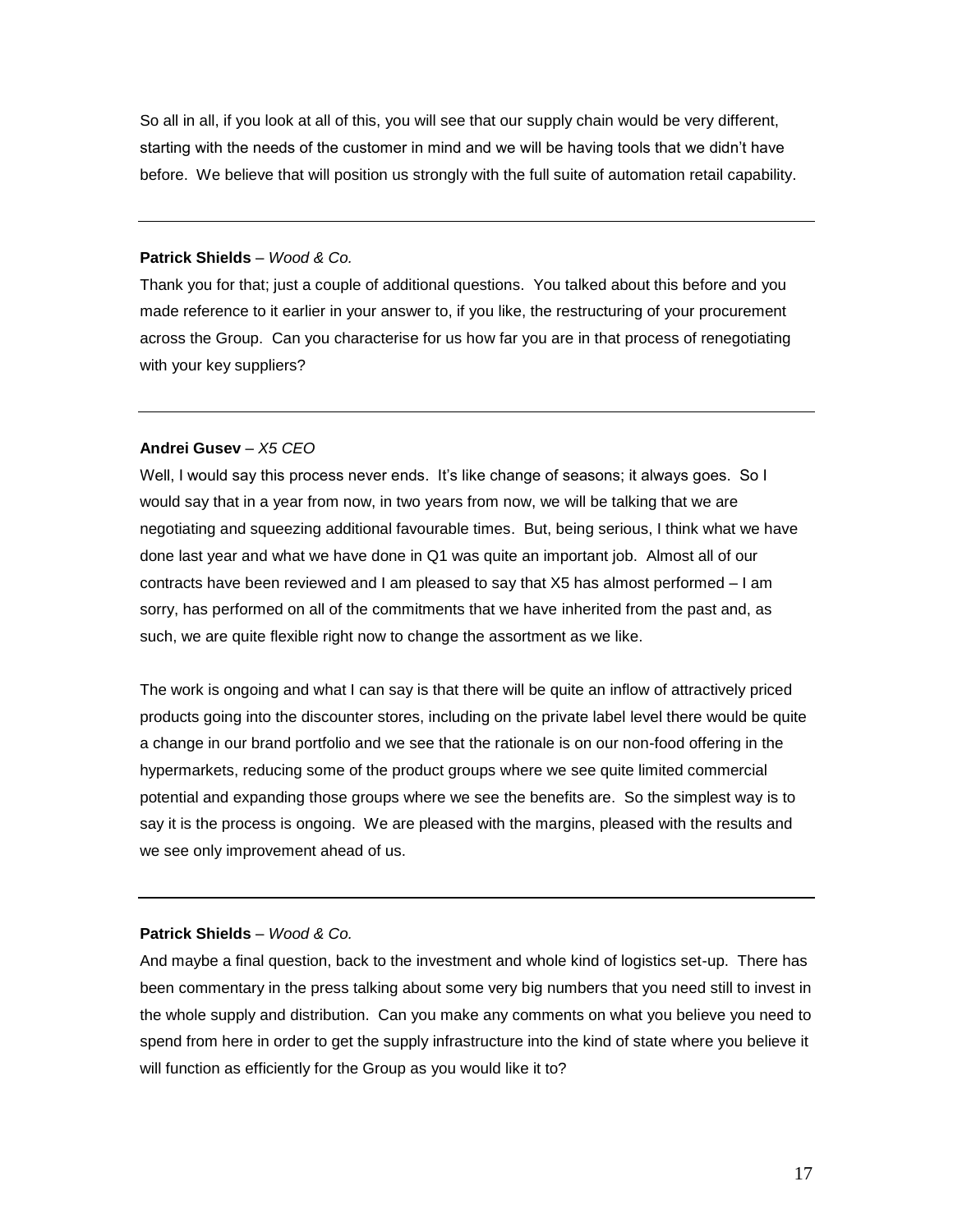Well, it's interesting that you refer to a particular rather famous article which I read with great interest and I always wonder how journalists can easily manipulate numbers of such a gigantic scale. I think there was a mentioning of more than \$3 billion that X5 is going to spend over the next 12 or 24 months. I hope you understand this is quite far from the reality. If we were to be serious about it, firstly I would start from the comments that X5 logistics is functioning rather well. I would say that, if you look at the overall size of our warehouses, you would notice that, in terms of that as a ratio to the total trade area, we feel very comfortable. In fact, I would say that (and I mentioned this briefly before) with about 520,000 square metres of warehouse space on the back of the total 1.7 million of retail space, it is much better than 1:4, slightly worse than 1:3. What that means is that we have enough space to take care of the rest of the gross for the rest of the year, so there is no rush here.

In terms of transport, I think we are quite adequate and, yes, we do not have as much own transport as some of our competitors but we feel that at about the 60% level that we are today, it is providing us enough flexibility together with outsourced transport.

So one way or the other, I think we are not in any rush here on the one hand. On the other hand, we have quite a clear vision of what we want to become and that is a vision which is not a copy/paste of anything that you see in Russia but it is a vision that is typical of the best in class retailer in this country. That is whom we want to become and basically a decision is spending horizon between four to seven years and I would say for the phase 1 of this, we would be investing as a company between RUR 30-40 million over the course of the next three to four years.

#### **Patrick Shields** – *Wood & Co.*

Okay, thanks for those answers and just one additional question, if I may. Elsewhere in Russian retail we saw very strong growth margin improvements the second half on the first half, which is clearly benefiting some of your competitors' direct procurement terms. Do you see yourselves as being in a position to grow your gross margin from here, given the changes that you are implementing?

#### **Andrei Gusev** – *X5 CEO*

Well, I would say let's wait. In just a few days we will be publishing our results. I think it would be fair to discuss this subject a few days later if you allow us, thank you.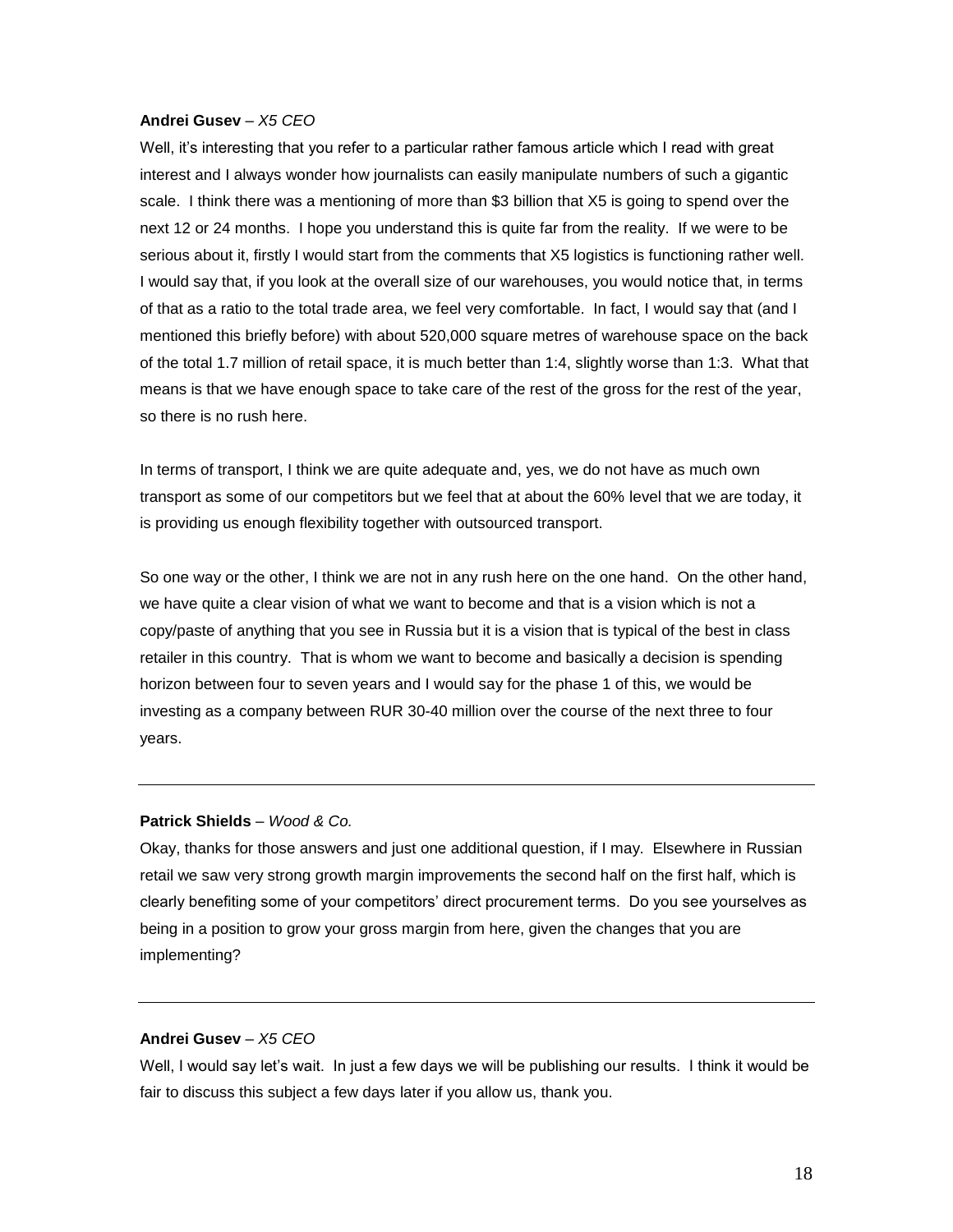**Patrick Shields** – *Wood & Co.* Thanks.

#### **Operator**

Thank you. Your next question comes from Boris Vilidnitsky from Putnam Investments. Please go ahead.

#### **Boris Vilidnitsky** – *Putnam Investments*

Hi, thank you so much for taking the time to talk us, really helpful. A few questions from my end: first on the pricing side, it seems like pricing was flat throughout the quarter but traffic was negative while some of the other competitors who reported earlier in the week showed slightly better traffic than you guys did and higher pricing in the order of 4% or so. Can you comment on that? And the second question is the traffic increase that you mentioned that you saw in March, was that through pricing and the marketing campaign and, if so, by how much did you decrease prices in March?

#### **Andrei Gusev** – *X5 CEO*

Well, I wonder what is the source of information at our competitors' side. I would be very curious to hear how they commented on being able simultaneously to increase price and to increase traffic. But that particular remark aside, what I would like to say is that it is as clear as ever that the Pyaterochka format was very price-competitive. This particularly is very carefully preserved as a fundamental part of the value proposition of the format. Yes, it is typical for the format to be more relaxed in Q4 but, even on that basis, we tried to be more competitive vis-à-vis Dixy, Magnit and the rest. So all I can say is that, according to our price monitoring, we are still fundamentally looking very, very good and I would say that my response to this would be that customers in this country are very price-sensitive and I would imagine that this is no different from any other places and I would say that, with prices being competitive, this is a fundamental driver of the traffic.

Now more specifically you asked how much we decreased or increased prices. I would say this is not so easy to say in the sense that, even though the inflation is very, very low, the inflation is still ongoing and, as you well know, the fundamental future world pricing system that it is basically driven by the market and all I can say is that we remain very competitive versus our competitors across most regions, in most categories and most SKU's. So one way or the other, we see that we remain strong on pricing.

19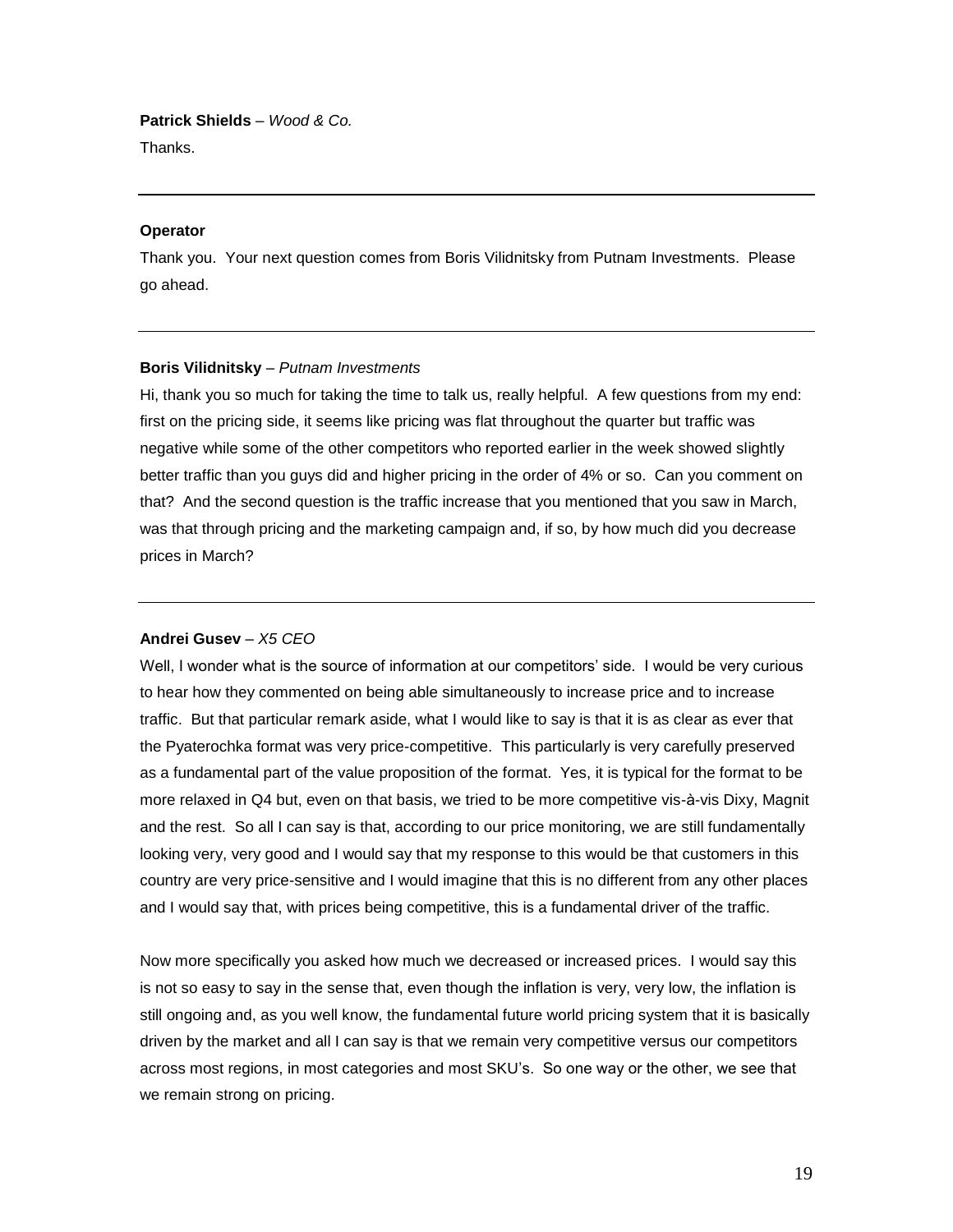Now how that affects gross margins, I would say that yes, if you look at the EBITDA and the gross margins, some of our competitors reported improvement but fundamentally it's the policy of X5 to reinvest some of the gains we have on the vendors' side into the customers and it is our policy that the EBITDA and the net income line here is founded by the decreases in OpEx, especially on the personal side. So one way or the other, we believe that our Company has been in line with these strategic guidelines both in Q4 and Q1. As I was saying, our margins are healthy and we believe that we are on the right track here.

#### **Boris Vilidnitsky** – *Putnam Investments*

I see. Well, just a couple of clarifying questions. So I agree with you that customers are, indeed, very price-sensitive but, well let's take Magnit, for example, they were able to increase prices by almost 5% and only lost about 1% in traffic while you guys kept prices essentially flat and lost 4% in traffic. So I'm just trying to see how these two things add up. You guys indeed gave up let's say 5% of the pricing yet you lost more traffic. It just doesn't seem to add up to me.

#### **Andrei Gusev** – *X5 CEO*

Well, I don't know what is the source of these numbers and, to the best of my belief, I have never seen such a fundamental price increase by Magnit unless you are talking about periods which are far distant in time, like one or two years. So I have no comments on what you just asked, sorry.

#### **Boris Vilidnitsky** – *Putnam Investments*

Fair enough. As far as the marketing campaign in April, any comments as far as how much you decreased prices by on average?

#### **Andrei Gusev** – *X5 CEO*

What do you mean by decreasing prices? Let me go back to the remark that I had. The price positioning of the format is defined not by itself vis-à-vis one month or one week ago but the price positioning of our format is defined vis-à-vis the local competition as being defined by various methods, including price monitoring, etcetera. So we were not taking any conscious decisions in order to kill the prices or to raise the prices. All what we were doing, we were pricing according to our strategy and, yes, mathematically we can calculate what was the outcome of the strategy on a week-on-week basis but, to be honest with you, this is something we do not do internally. We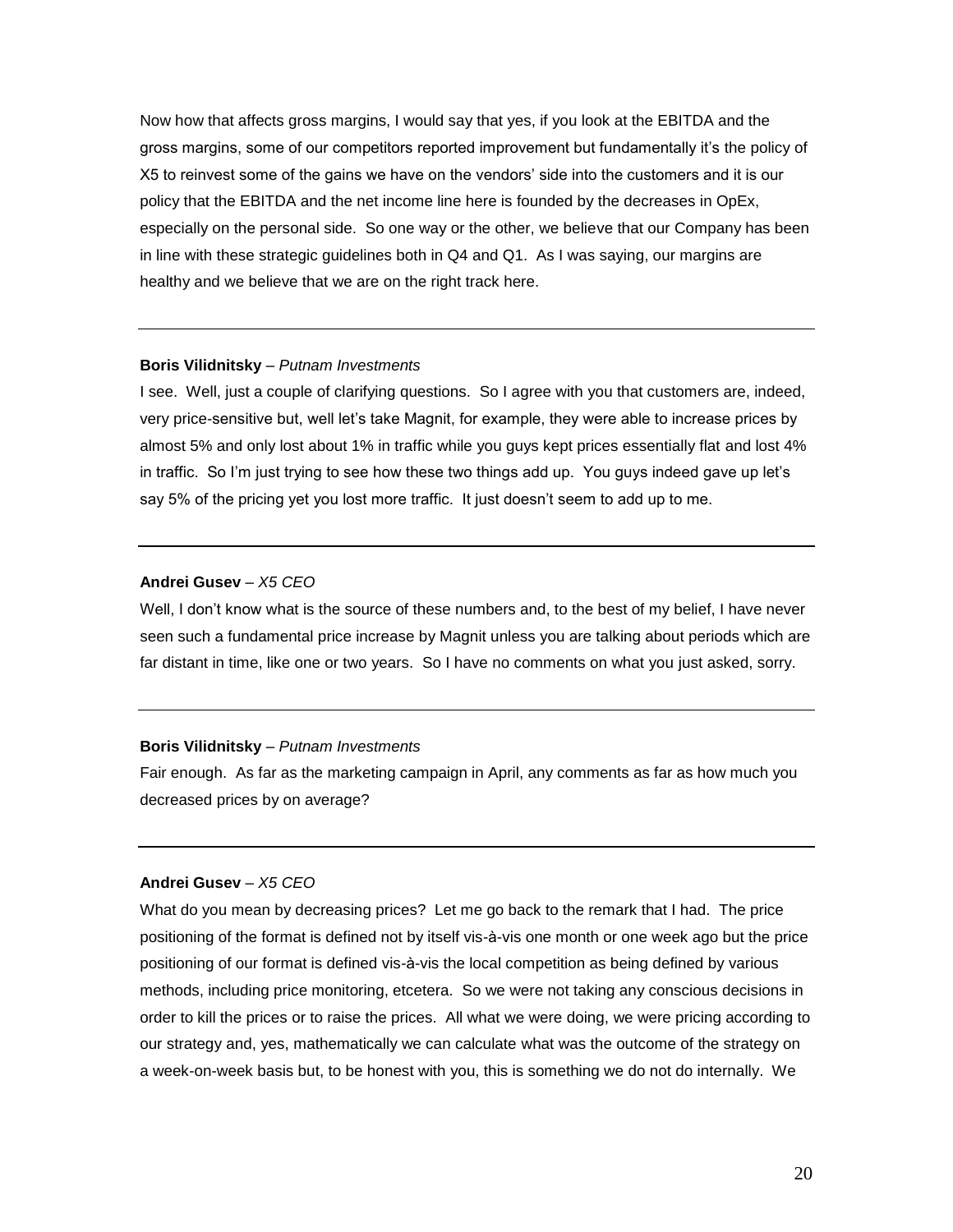believe this is – we are not focused on this and I can reiterate our price position was very strong and it continues to be very strong.

#### **Boris Vilidnitsky** – *Putnam Investments*

I see. And a last question I guess. There were some rumours a couple of months ago or a month ago about potential Karusel sale. I don't know if you can comment on that.

## **Andrei Gusev** – *X5 CEO*

Well, I have a very simple comment: it is not on sale and will not come on sale.

#### **Boris Vilidnitsky** – *Putnam Investments*

Okay, thank you so much. That's all I had, thank you.

#### **Operator**

Thank you. Your next question comes from Mikhail Krasmobrov from Troika. Please go ahead.

#### **Mikhail Krasnoperov** – *Troika*

Good evening and thanks for the conference call. I have a follow-up question on Kopeyka performance. From what you have told us, I believe that total revenue growth in Kopeyka stores was just 5% year-on-year. So adjusted for difference in selling space, one extra day Q1 this year and stock losses last year, I am guessing that sales density in Kopeyka stores has improved by 6%. So what should I look at to get this 20% improvement in top line generations that you discussed at the call beginning?

## **Andrei Gusev** – *X5 CEO*

Mikhail, when I was using this number, if you may recall, I was using the term "at least". Because I was using them off the top of my head, I may have been mistaken on some of the numbers. So therefore I can reiterate that the growth in Kopeyka period to period as we speak is (I don't know) between 15-20%, around 20% I think. If necessary, we would be happy to provide you with numbers if you just address us.